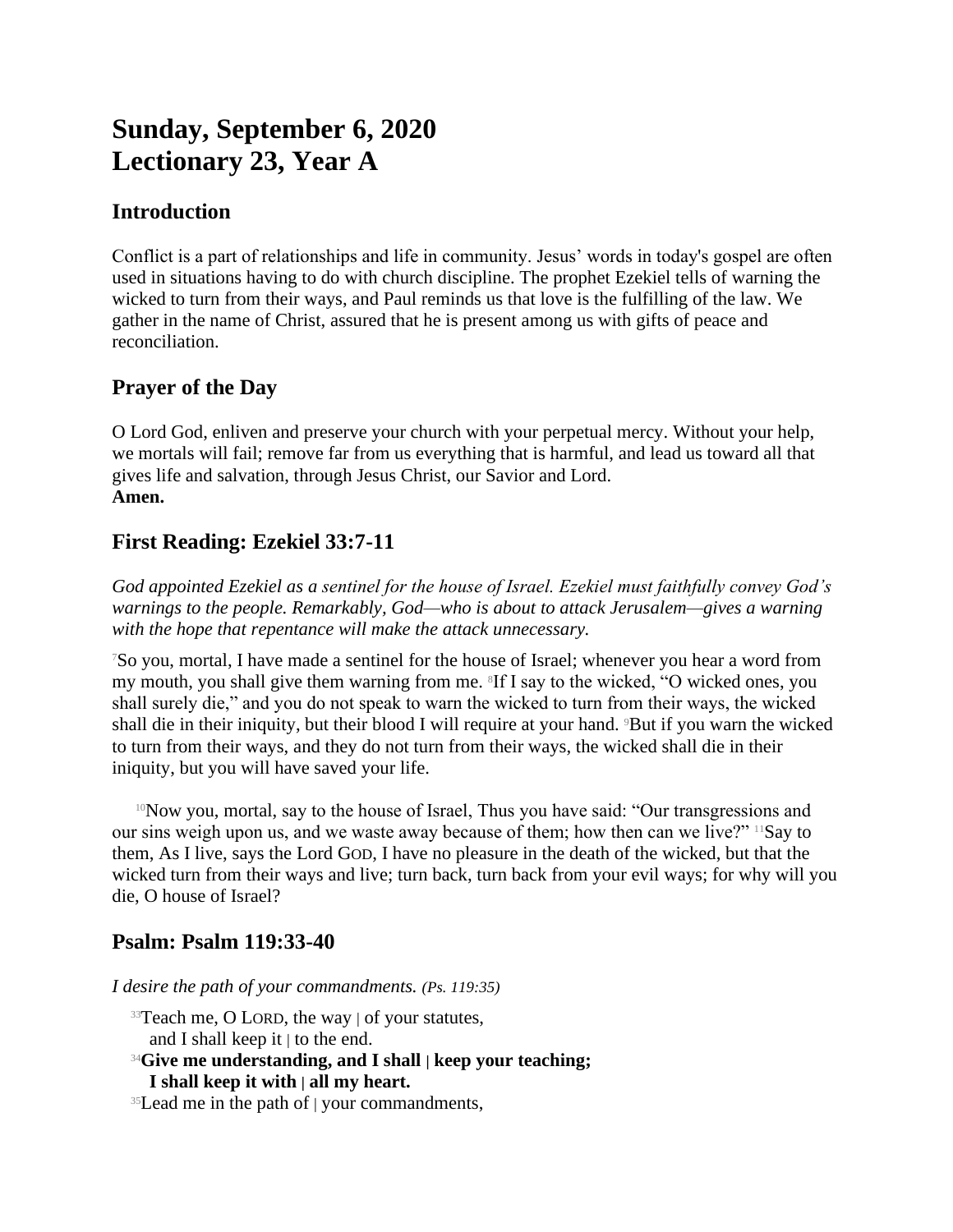for that is  $\vert$  my desire.

### <sup>36</sup>**Incline my heart to | your decrees**

**and not to | unjust gain. R**

<sup>37</sup>Turn my eyes from be- | holding falsehood; give me life  $|$  in your way.

- <sup>38</sup>**Fulfill your promise | to your servant, which is for | those who fear you.**
- $39$ Turn away the reproach | that I dread, because your judg- | ments are good.
- <sup>40</sup>**Behold, I long for | your commandments; by your righteousness en- | liven me. R**

# **Second Reading: Romans 13:8-14**

*The obligation of Christians is to love one another and so fulfill the heart and goal of the law. Clothes make the person as we "put on the Lord Jesus Christ" and live today in light of the future God has in store for us.*

<sup>8</sup>Owe no one anything, except to love one another; for the one who loves another has fulfilled the law. The commandments, "You shall not commit adultery; You shall not murder; You shall not steal; You shall not covet"; and any other commandment, are summed up in this word, "Love your neighbor as yourself." 10Love does no wrong to a neighbor; therefore, love is the fulfilling of the law.

 $11$ Besides this, you know what time it is, how it is now the moment for you to wake from sleep. For salvation is nearer to us now than when we became believers;  $12$  the night is far gone, the day is near. Let us then lay aside the works of darkness and put on the armor of light; 13let us live honorably as in the day, not in reveling and drunkenness, not in debauchery and licentiousness, not in quarreling and jealousy. <sup>14</sup>Instead, put on the Lord Jesus Christ, and make no provision for the flesh, to gratify its desires.

#### **Gospel: Matthew 18:15-20**

*Jesus offers practical advice to his disciples on how individuals—and the church as a whole should go about restoring relationships when one member has sinned against another.*

[Jesus said to the disciples:] 15"If another member of the church sins against you, go and point out the fault when the two of you are alone. If the member listens to you, you have regained that one. 16But if you are not listened to, take one or two others along with you, so that every word may be confirmed by the evidence of two or three witnesses. 17If the member refuses to listen to them, tell it to the church; and if the offender refuses to listen even to the church, let such a one be to you as a Gentile and a tax collector. 18Truly I tell you, whatever you bind on earth will be bound in heaven, and whatever you loose on earth will be loosed in heaven. <sup>19</sup>Again, truly I tell you, if two of you agree on earth about anything you ask, it will be done for you by my Father in heaven. <sup>20</sup>For where two or three are gathered in my name, I am there among them."